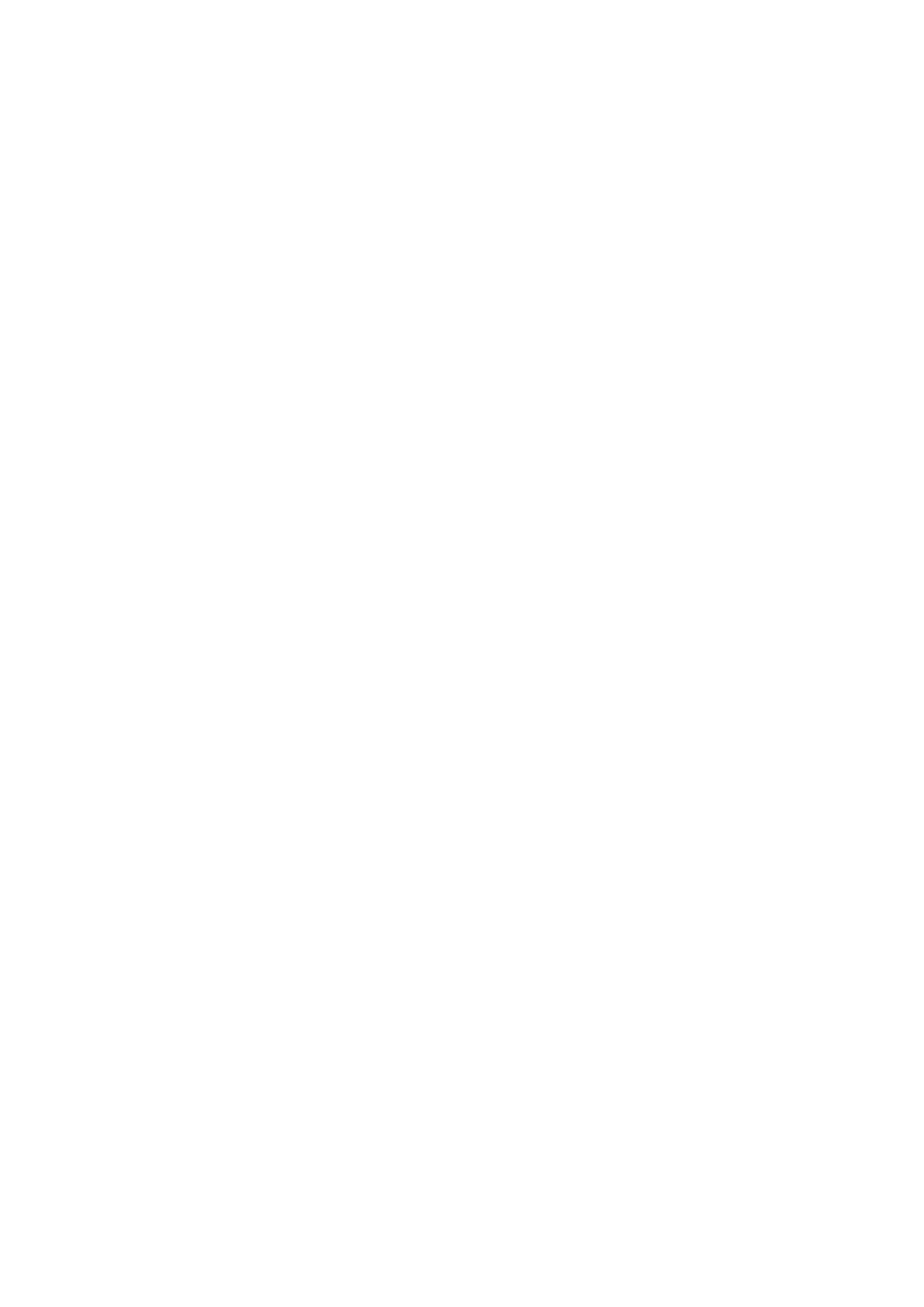

**Court Procedures Amendment Rules 2014 (No 1)** 

**Subordinate Law SL2014-4** 

made under the **Court Procedures Act 2004**

## **1 Name of rules**

These rules are the *Court Procedures Amendment Rules 2014 (No 1)*.

## **2 Commencement**

These rules commence on the day after their notification day.

*Note* The naming and commencement provisions automatically commence on the notification day (see [Legislation Act,](http://www.legislation.act.gov.au/a/2001-14) s 75 (1)).

J2013-713

Authorised by the ACT Parliamentary Counsel—also accessible at www.legislation.act.gov.au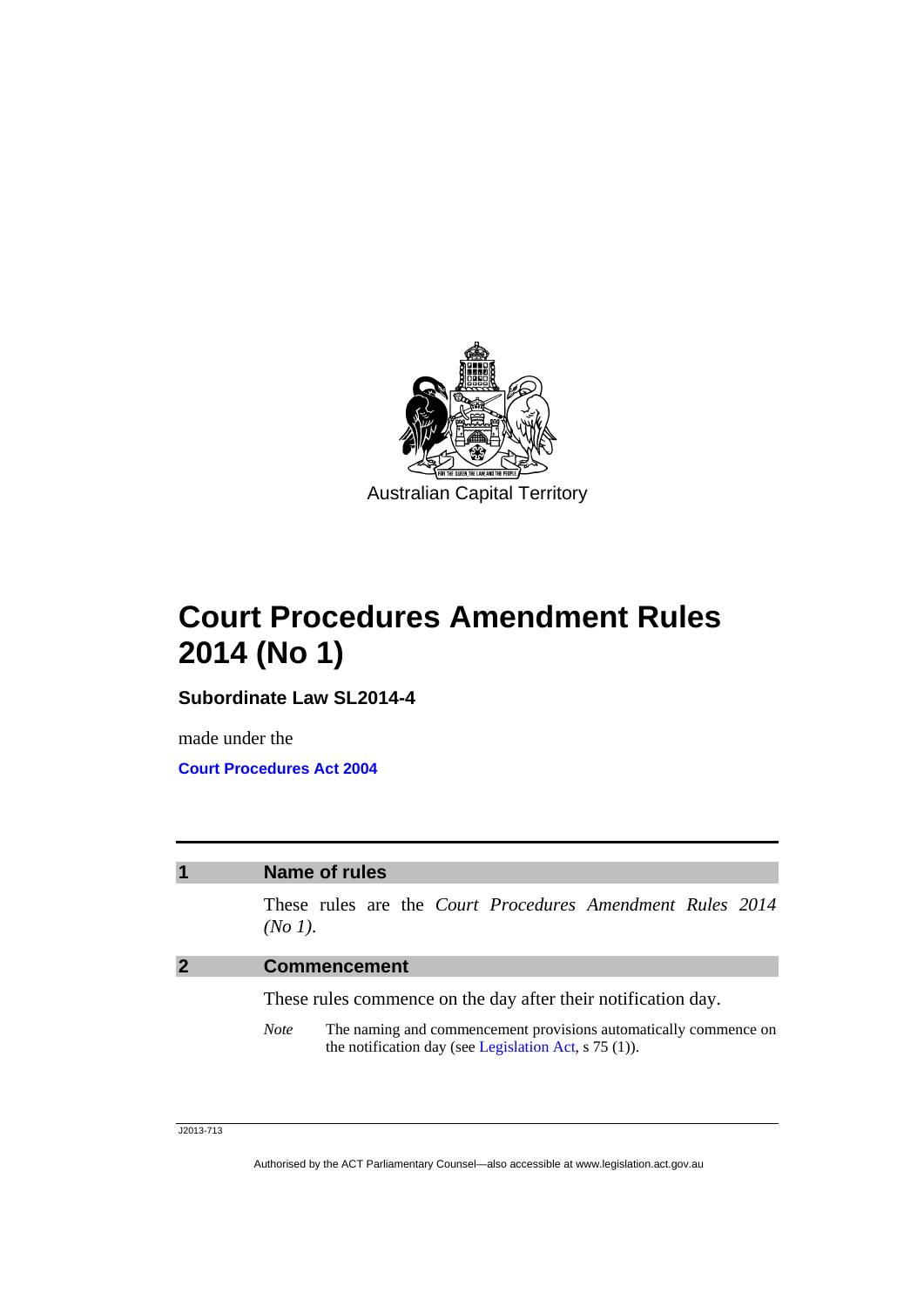| $\overline{3}$          |     | <b>Legislation amended</b>                                                              |
|-------------------------|-----|-----------------------------------------------------------------------------------------|
|                         |     | These rules amend the <i>Court Procedures Rules</i> 2006.                               |
| $\overline{\mathbf{4}}$ |     | New rule 1181 (2)                                                                       |
|                         |     | insert                                                                                  |
|                         | (2) | In this rule:                                                                           |
|                         |     | costs includes costs incurred by the court or a party or someone else.                  |
| $5\phantom{1}$          |     | New rule 6250 (2) (fa)                                                                  |
|                         |     | insert                                                                                  |
|                         |     | (fa) in relation to the giving of directions under rule 1401<br>(Directions generally); |
| 6                       |     | Rule 6250 (4)                                                                           |
|                         |     | after                                                                                   |
|                         |     | the Court of Appeal                                                                     |
|                         |     | insert                                                                                  |
|                         |     | in relation to the conduct of a callover and                                            |
|                         |     | New rule 6251 (2) (fa)                                                                  |
|                         |     | insert                                                                                  |
|                         |     | (fa) in relation to the giving of directions under rule 1401<br>(Directions generally); |
|                         |     |                                                                                         |
|                         |     |                                                                                         |
|                         |     |                                                                                         |